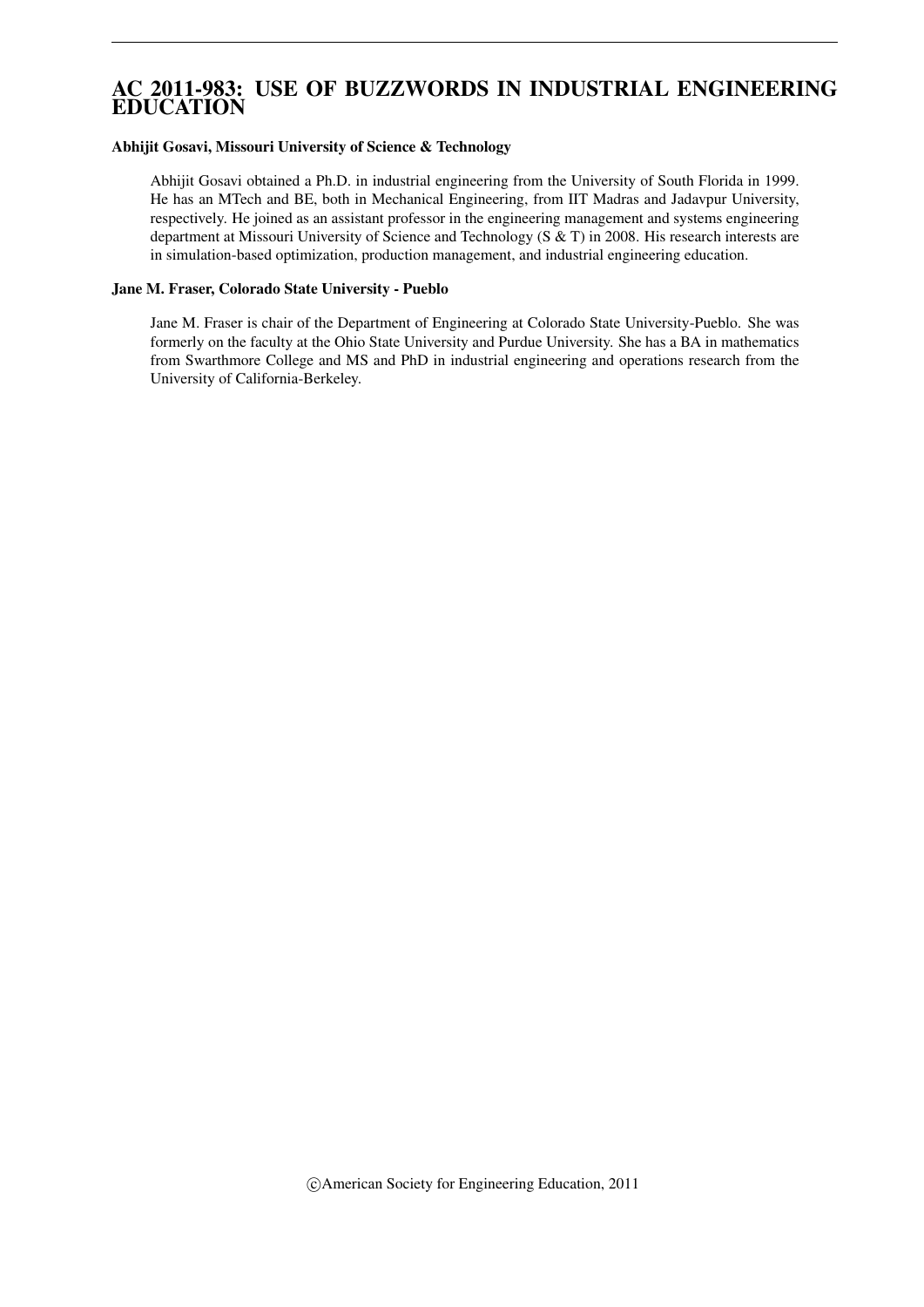# **Use of Buzzwords in Industrial Engineering Education**

#### **Abstract**

Buzzwords or buzz phrases have been used in the content of numerous industrial engineering courses for several years now. Buzzwords have a finite life, which can last from five to ten years or even more. Many buzzwords that are popular today were not in existence a decade or two ago, while buzzwords that were popular about twenty years back are not in use anymore. Some buzzwords that are currently popular are lean, supply chain management, cellular manufacturing, and quick response manufacturing. Some buzzwords that were popular in the 1980s but are less popular now include total quality management, flexible manufacturing, and group technology. While some educators wholeheartedly embrace the buzzword of the day, some refuse to use them, insisting on sticking to the basics of the science. Many adopt a middle path which means using them but only occasionally. The use of buzzwords in teaching raises numerous questions. Are buzzwords unique to our profession, i.e., industrial engineering? Does a new buzzword in industrial engineering fundamentally alter the content of what we teach or should teach in our courses?

In this paper, we will first attempt to answer questions such as the ones posed above. We believe that answering such questions and studying these issues can significantly benefit our community. Coming up with these answers may also help an instructor uncertain of whether the use of buzzwords is appropriate in teaching. We will make every attempt to develop an objective understanding of the numerous issues surrounding this topic. In particular, we will characterize the roots and origins of several buzzwords that are being used or have been used in industrial engineering. Thereafter, we will study whether their use has impacted industrial engineering education. We will also examine some commonly used websites to determine how important the knowledge of buzzwords is for potential employers of industrial engineering graduates. Finally, we will attempt to determine whether buzzwords confuse students or help them gain a clear vision of industrial engineering. Based on our analysis, we will formulate our own recommendations for use of buzzwords in industrial engineering curriculum. While we have used the word "buzzword" we realize that this word has emotive overtones, and we continue to search for a replacement.

## **Introduction**

Buzzwords or buzz phrases within the scientific and management community can be loosely defined as words containing technical jargon that often convey a principle or describe a method in a catchy manner devised to attract attention. As the name suggests, these are words that are supposed to generate a "buzz," and hence carry importance and weight during a relatively short period of time. Buzzwords are hence often called fashion words, and sometimes describing a term as a "buzzword" implies that the term is being used to impress listeners and that the user has little understanding of its actual meaning. However, this viewpoint is not universally accepted, since there are many who use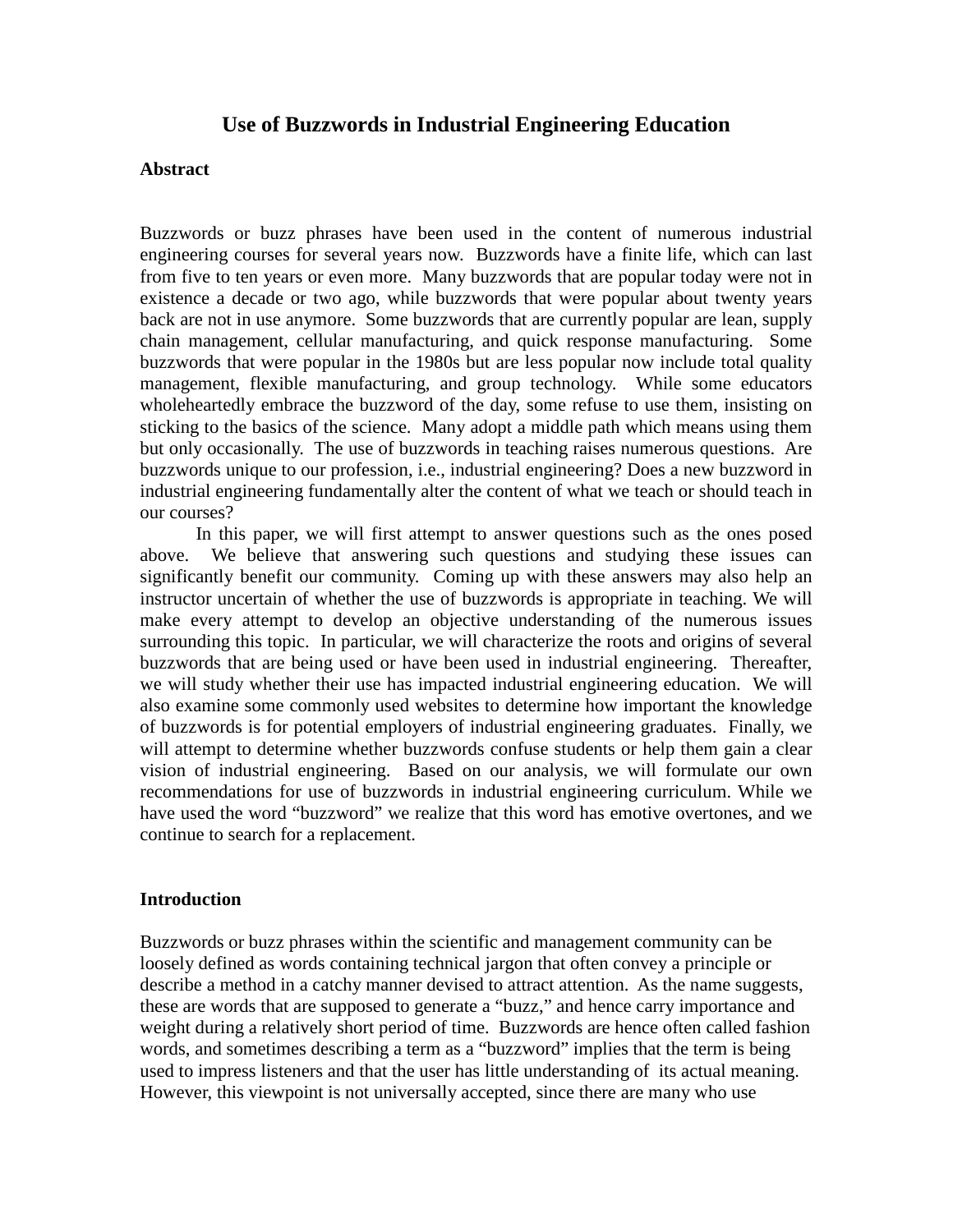buzzwords regularly and do not believe that use of buzzwords harms communication in any way. In this paper, we will not attempt to take either side, but rather strive to present facts in an objective manner to the best of our abilities. Further, in this paper, our interest is limited to buzzwords used within the industrial engineering community and especially to their use in education.

The rest of this paper is organized as follows. We begin with the issue of whether buzzwords are unique to the industrial engineering discipline. Then, we name some commonly used buzzwords in our discipline and analyze the origins and usage of some of these, including how widespread their usage is. Then, we attempt to answer the question: are there buzzwords that have fundamentally altered the content of what we teach in our courses? Finally, we study students' perspective on buzzwords, i.e., how useful are they in getting them jobs and in particular, if students get confused by the plethora of buzzwords in some courses.

#### **Buzzwords and Other Disciplines in Engineering**

The computer science community has recognized that the use of buzzwords is widespread especially in the teaching of computer programming (see Haug-Warberg<sup>7</sup>). Interestingly, however, there seems to considerable literature pointing out to the need for *avoiding* buzzwords in computer science education (Parnas<sup>13</sup>; Zobel<sup>17</sup>). Although a simple google search with "buzzwords mechanical engineering" (or searches with "mechanical" replaced by "electrical" or "civil") does not seem to yield anything specific to mechanical engineering, several websites appear to contain related content when one conducts a search with "buzzwords management," "buzzwords industrial engineering," or "buzzwords computer science." While one must not rely too heavily on google searches, one indication of this is that buzzwords are less popular in the engineering disciplines, such as mechanical, electrical, and civil engineering, whereas they seem to be thriving in management, computer science, computer engineering, and industrial engineering. Perhaps one reason for this could be that buzzwords are popular in the *younger* disciplines of engineering. In any case, we can safely conclude that buzzwords are not limited to industrial engineering.

#### **Some Common Buzzwords in Industrial Engineering**

Currently, industrial engineering and the related discipline of operations management jargon appear to be using buzzwords liberally; see Heizer *et al*. <sup>8</sup> for a recent article on operations management. Three of the commonest ones in current usage are: supply chains (or supply chain management), lean manufacturing (or lean), and Six Sigma. Some buzzwords have originated from abbreviations (acronyms) for phrases with three terms: MRP (Materials Requirement Planning), JIT (Just In Time), MTO (Make to Order), MTS (Make to Stock), TQM (Total Quality Management), TPM (Total Productive Maintenance), FMS (Flexible Manufacturing Systems), DFT (Demand Flow Technology), and TOC (Theory of Constraints) to name only a few. Some buzzwords are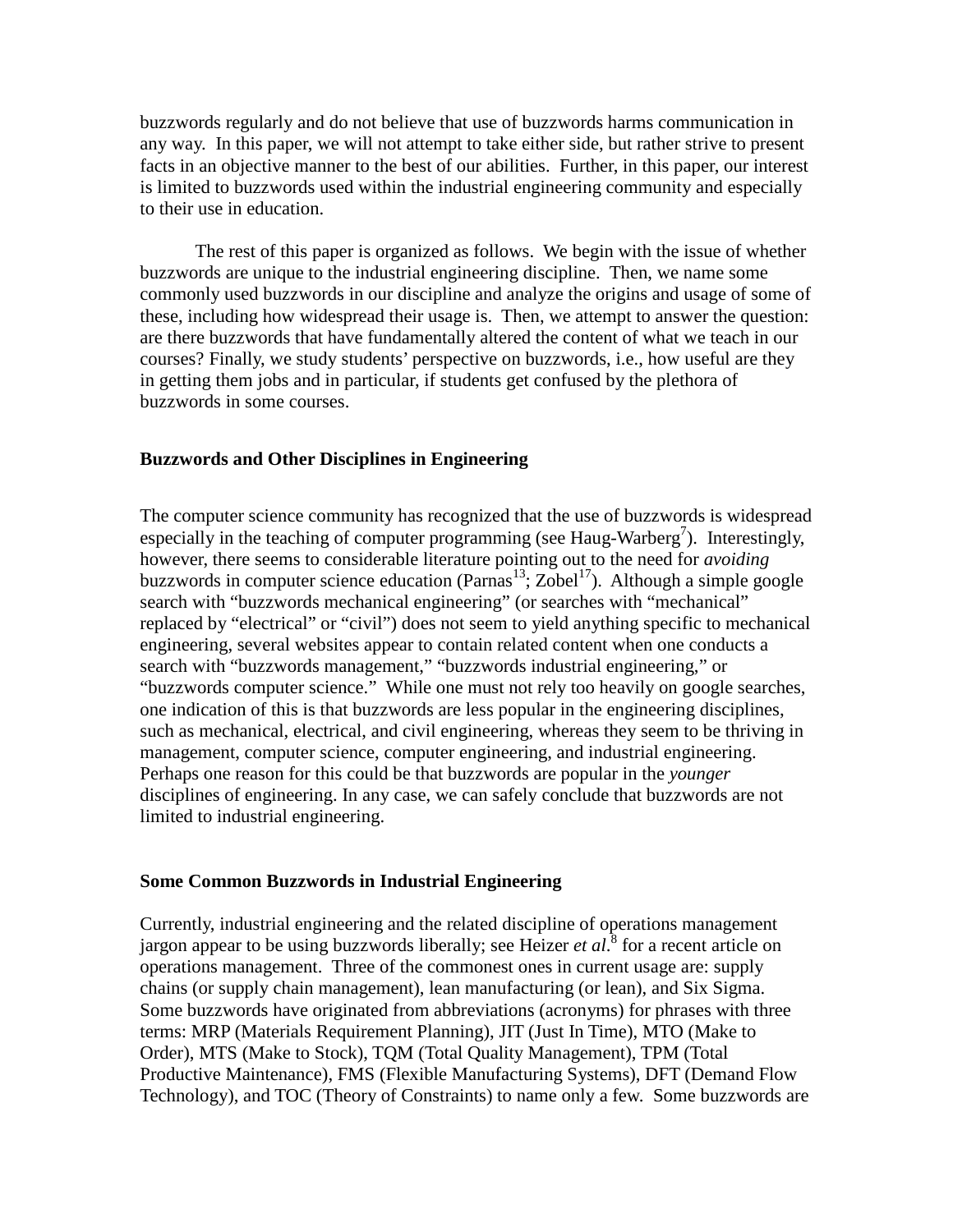terms with two words or just one word: push, pull, group technology, cellular layouts, lean, supply chains, six sigma, takt time, and 5S. We will now attempt to analyze the roots and origins of some of these words.

## **Lean**

There is a great deal of evidence (see e.g., Womack *et al.* <sup>16</sup>) to indicate that the buzzword "lean" originated from Toyota Production Systems (see Taiichi<sup>11</sup>). This buzzword has been used widely in magazine articles, e.g., articles in the *Industrial Engineer*. The word "lean" has even entered the title of a relatively new undergraduate textbook on production planning (see Askin and Goldberg<sup>1</sup>), although this book, like many other textbooks in industrial engineering (see Pinedo $14$ ; Heragu<sup>9</sup>), tends to use buzzwords very sparingly in its content. Journal papers in industrial engineering appear to use the word somewhat more liberally than textbooks, while the use in conference articles is even more widespread. Many industrial engineering departments have renamed old courses by using the word "lean" in the new names.

Principles found in the Toyota Production System differ significantly from those in traditional production planning texts used in the US in the 1980s and 1990s (see Elsayed and Boucher<sup>4</sup>). In particular, the emphasis of "lean manufacturing" appears to be on minimizing inventory, reducing cycle times and set-up times, and striving for a lower dependence on sales forecasts. This is in contrast to the old production planning of the 1970s where set-up time of one shift was acceptable, long lead times and huge amounts of inventory were common, and manufacturing was carried out primarily on a make-to-stock (MTS) basis. Widespread application of the so-called "lean" principles have led to shorter led times, an emphasis on reduced inventory, and, wherever possible, the use of make-to-order (MTO) or delayed differentiation. Thus, on the basis of the clear change in context of textbooks, it appears that the buzzword "lean" has had a significant impact on how production planning is now taught.

## **Supply Chains and Supply Chain Management**

The phrase "supply chain management" originated in the 1980s (see e.g., Handfield and Nichols<sup>5</sup>). Buzzwords like MRP and logistics were replaced by supply chain management (SCM). It seems like this is yet another buzzword that has not shown any signs of disappearing. Rather, its usage continues to increase. Once again, like in the case of lean, SCM represents a new way of doing business; SCM requires the manager to look at costs not just within the manufacturing plant but in the supply of raw materials (from suppliers) to distribution of finished products (to distributors and customers). In other words, the emergence of SCM was responsible for firms looking at outside of the shop floor for sources of cutting costs. It is hence reasonable to conclude that SCM has led to new emphasis in management, e.g., lead time reduction and inventory control. Books used in business schools (Browne *et al.*<sup>2</sup>; Russell and Taylor<sup>15</sup>) tend to use this buzzword liberally.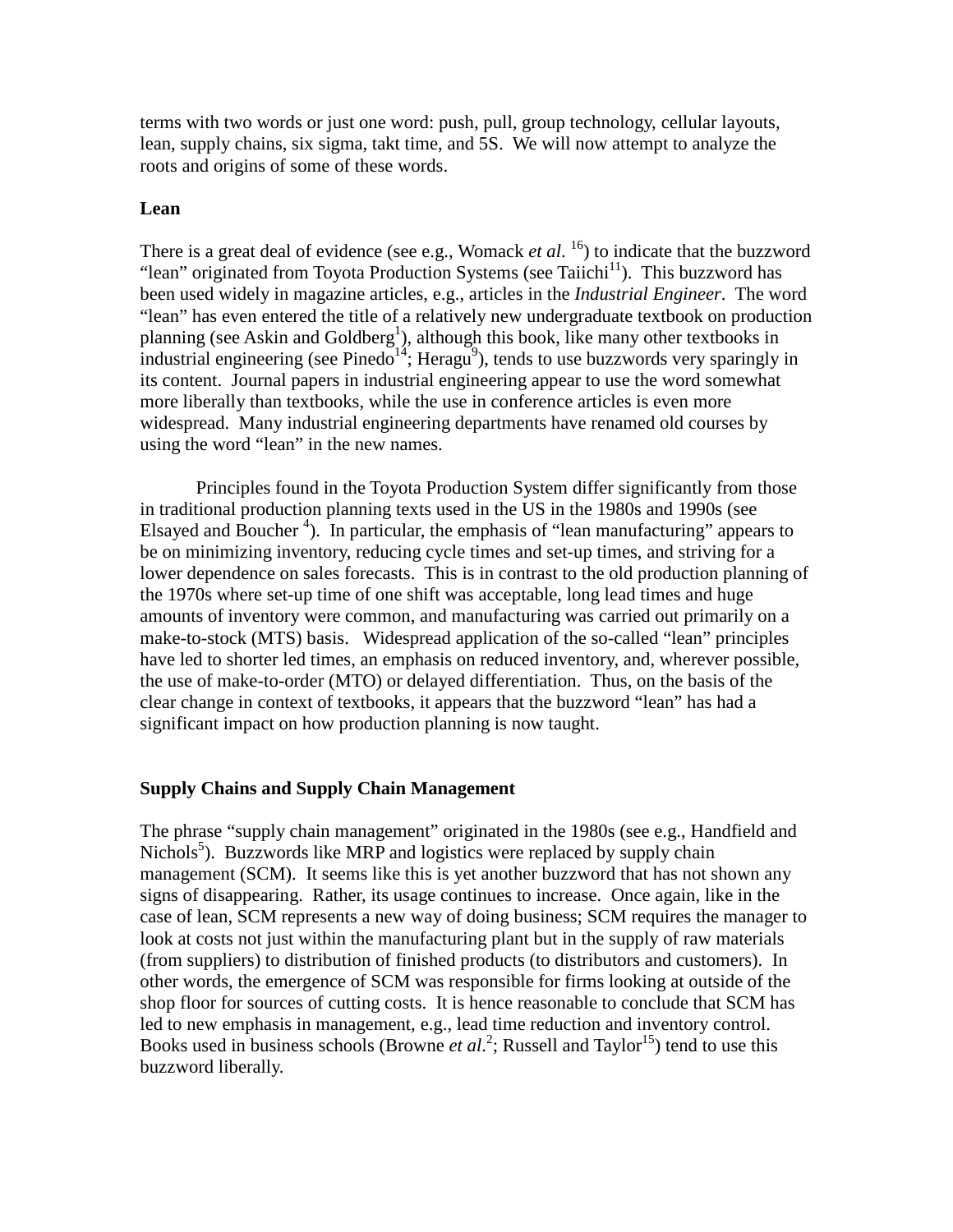#### **Six Sigma**

Reducing defects in quality control is not a new concept. Deming popularized it in the 1950s in Japan (see Deming<sup>3</sup>); he also stressed reducing variability and the *immediate* correction of a process that went out of control. The importance was on reducing defects while the process was running (online process control). However, the name "six sigma," and the notion of measuring and then reducing variability in various processes, including manufacturing processes, seems to have gained popularity in Motorola and other firms (e.g., General Electric) in the 1980s (see Pande *et al*. 12). It is important to note that the principle goal underlying the six sigma philosophy has always been to reduce defects in the process while the process is on. It turns out that a more modern usage of this buzzword is lean six sigma. It is somewhat unclear how TQM, the quality principles of Deming, and the principles of statistical quality control, e.g., designed experiments, process capability analysis, and control charting (see Montgomery<sup>10</sup>), are different than those espoused in the six sigma philosophy; see however Hambleton<sup>6</sup>, which seeks to present six sigma as an independent and new science.

#### **Changing Buzzwords**

It appears that some buzzwords like FMS (Flexible Manufacturing Systems) have made way for new buzzwords like QRP (Quick Response Manufacturing) and DFT (Demand Flow Technology), although there is remarkable similarity in what these words appear to convey. "Group technology" was popular in the 1980s but it seems to have been replaced by cellular technologies and cellular layouts. The buzzword TQM was very popular in the 1980s, but appears to have been replaced by Six Sigma in recent times. And yet, are there significant differences between what TQM was supposed to embody and what six sigma covers? This raises the following important question: are some of these buzzwords in fact coined by so-called management gurus explicitly in order to increase the sale of their latest book that attempts to sell their buzzword? While we do not have an answer for that question, it is reasonable to state that some buzzwords like "lean manufacturing" indeed represent a *significantly new* way of manufacturing management, while some buzzwords are examples of old wine in new bottles. We would like to add, though, that at times, using a new attractive buzzword for an old principle may bring new people to our discipline. Overall, it seems prudent to examine every new buzzword with caution to determine if it conveys a paradigm shift in the knowledge base of the industrial engineer. Words that do not satisfy these tests should perhaps be avoided or used sparingly, especially if another already exists which conveys the same ideas. Also, using multiple buzzwords for the same principle (e.g., group technology and cellular technology) can cause great confusion amongst students.

An important question that we believe should be addressed is: Are all newly coined terms buzzwords? The word "sustainable" is being used frequently in the context of manufacturing nowadays. The popularity of this word has a lot to do with the fact that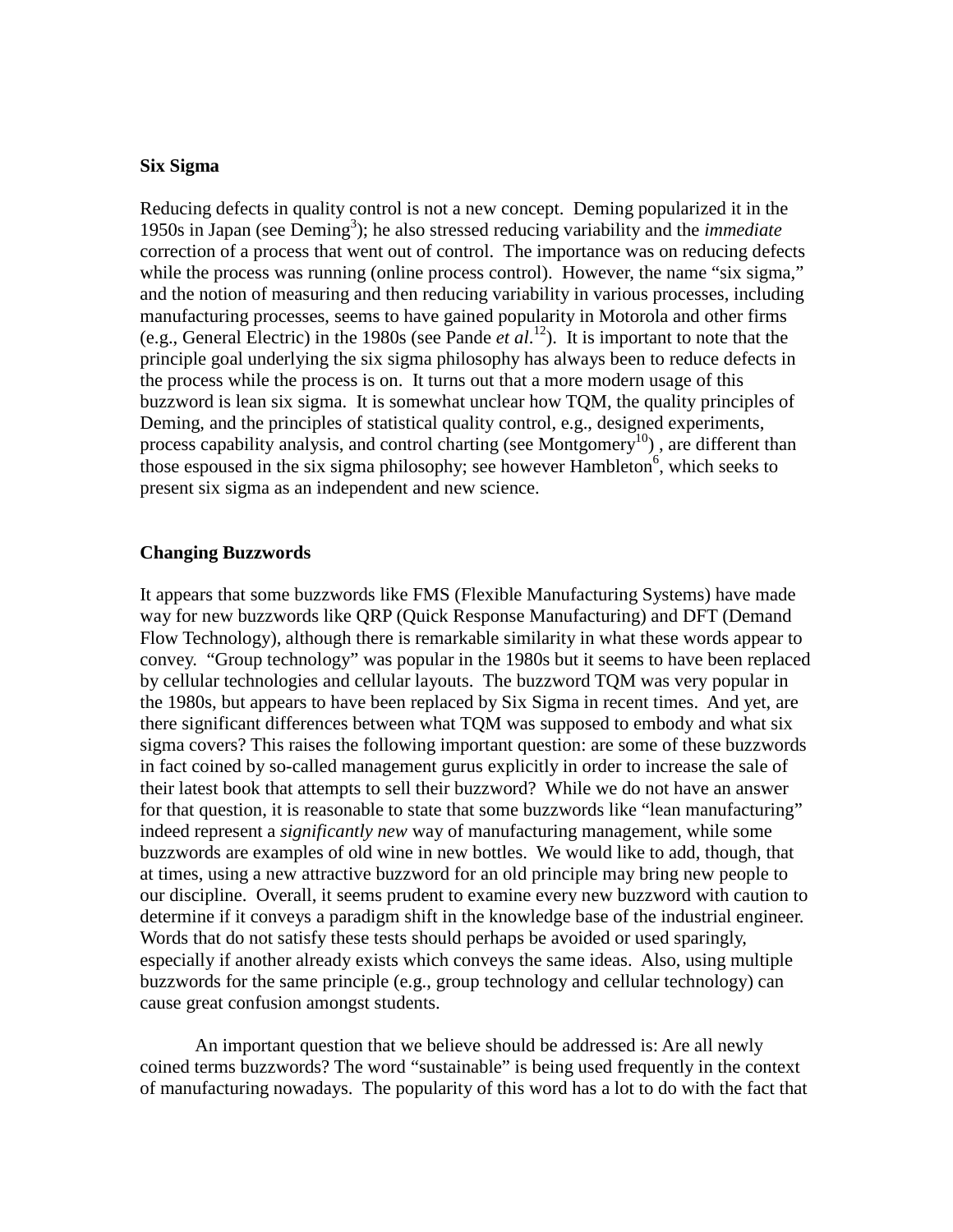all over the world there is now a realization that activities of one generation can adversely affect the earth and what is left of this earth for future generations. Hence, whether "sustainable" is a buzzword is debatable; it appears to convey a new idea that was not considered important only a few years back. Similarly, words that become integral part of our lingo for years to come, in our opinion, should not be called buzzwords. It seems that operations research (OR) is one word that withstood this test of time, and although probably regarded as a buzzword in the 1950s is not considered a buzzword anymore. Only time will tell if words like lean or supply chain management belong to this category.

## **Students' Perspective**

Job recruitment websites appear to pay considerable attention to the presence of key current buzzwords in resumes of applicants. As a result, there is a natural tendency on the part of students to learn the latest buzzwords.

We have found that students are often confused by the excessive use of buzzwords they read in job advertisements and magazines. Usually, a lack of knowledge of the latest buzzword leads to numerous questions about them in the class. For instance, one of the authors has faced repeated questions about the differences between "cycle times" and "takt times," and between "cellular layouts" and "group technologies." What is interesting is that sometimes the two phrases are related, and sometimes they are not. It is our belief that an *excessive* use of buzzwords in the classroom can indeed confuse students and prevent them from understanding the basic principles of the science of manufacturing management, many of which have not changed over the years.

Students rarely recognize the fact that many a popular buzzword of today was called something else only a few years back. Relating buzzwords from different generations together, hence, can often lead to clarity and reduced confusion in students' minds. It also helps reinforce the underlying principle. Definitions of buzzwords, e.g., definition of supply chain management from the Institute for Supply Chain Management, are sometimes challenging for the instructor and students, because they tend to be very long. At the same time, buzzwords are usually, by design, opaque and mysterious sounding. Hence, the instructor has to adopt the middle path by making the meaning transparent and at the same time using only a few words for defining it.

Survey questions: The following survey was given to students after they are made familiar with the definition of a buzzword.

- 1. Do you use buzzwords in your resume?
- 2. Do you believe that knowledge of buzzwords is essential in securing a paid job?
- 3. Where did you first hear an industrial engineering buzzword? In a classroom setting, industry, or other?
- 4. Do you believe buzzwords help strengthen your understanding of the concept or the principle underlying them?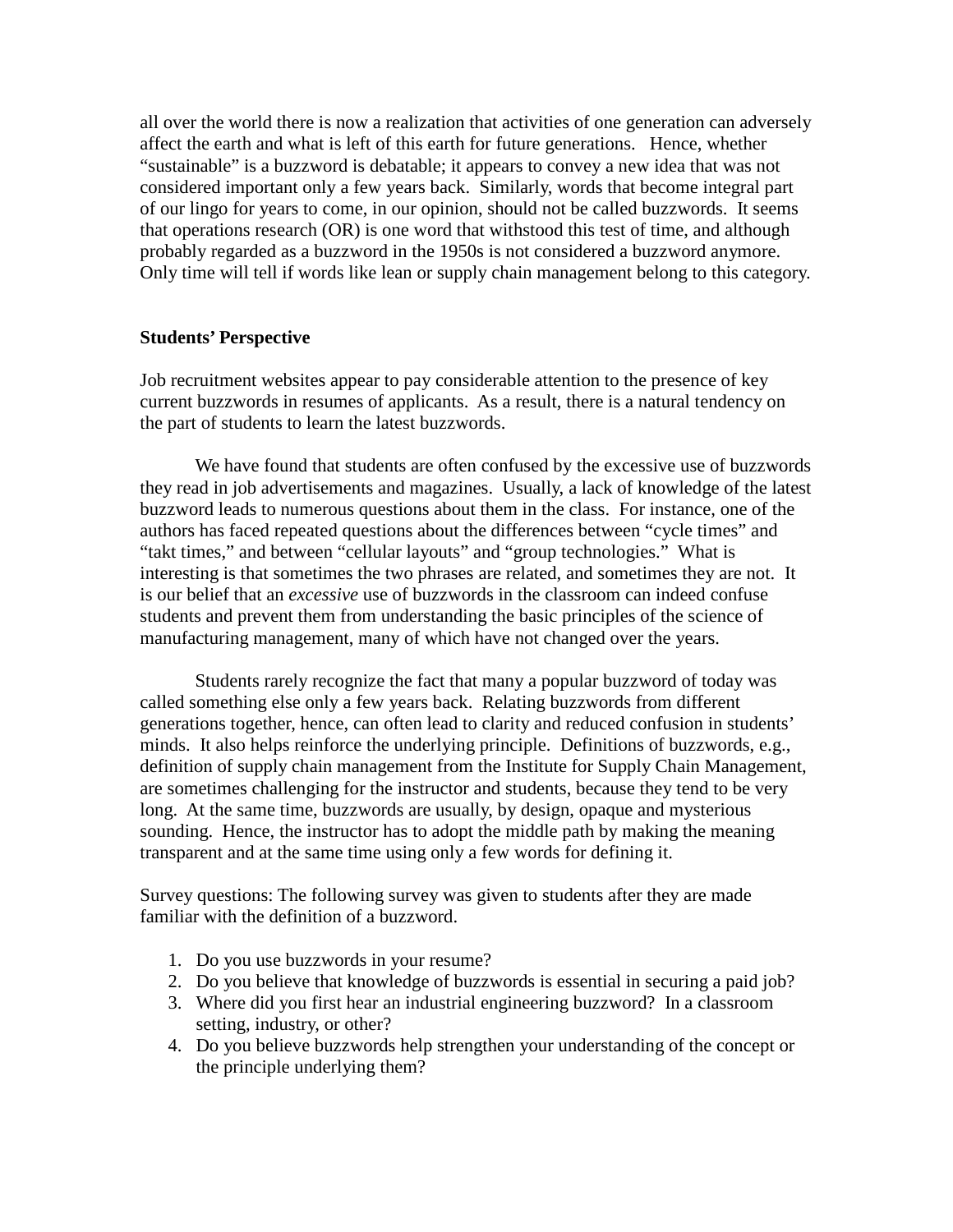5. Have you ever been confused by the meanings of buzzwords? If yes, could you name some?

The survey was conducted at two different universities. In one university, it was conducted in two different courses, and in the other university, it was conducted in one course. Students surveyed included juniors and seniors. A total number of 47 students were surveyed. Table 1 shows results of questions 1, 2, 4 and 5, while Table 2 shows results from question 3.

|            | Yes | No | Other |
|------------|-----|----|-------|
| Question 1 | ^¬  | −  |       |
| Question 2 | 28  |    | ⊥ J   |
| Question 4 | 23  |    | 14    |
| Question 5 |     | ۱۵ | 14    |

Table 1. Number of responses for questions 1, 2, and 4

Table 2. Number of responses for question 3

|                  | $\sim$<br>Classroom | Industry | Other |
|------------------|---------------------|----------|-------|
| Ouestion $\beta$ | n m<br>ັ            | ∽        |       |

The category "other" was used for responses that were neither yes nor no (for questions 1, 2, 4, and 5) and neither classroom nor industry (for question 3). We describe the responses in this category for each individual question.

- Question 1: not applicable; not much; and don't remember.
- Ouestion 2: Maybe (two responses); not essential but helpful (two responses); some of them; not sure; quite likely; employers impressed; depends on the job; and really the intellectual level of a person.
- Question 3: Since I started IE; undergrad class; brother; book in high school; art appreciation class; not classroom or industry; and don't remember.
- Question 4: Not really (six responses); maybe; ambiguous; sometimes (two responses); no, but in some cases yes; not particularly; and if you know a buzzword, it's like knowing the word.
- Question 5: Not really (five responses); am new to IE; don't remember (three responses); no, but I have not been exposed to many buzzwords; sometimes; no answer; and it's all just new words explaining old terms.

The examples provided to question 5 where students indicated that they were confused are: lean, lean six sigma, group technology versus cellular layouts, and ERP versus SAP.

It can be concluded 57.4% of students surveyed do use buzzwords on their resumes and 59.5 % believe that the knowledge of buzzwords is essential in securing a paid job. However, 36.1 % do not use them in their resumes, but only a small minority (12.7%) believes that buzzwords are not essential for getting paid employment. A strong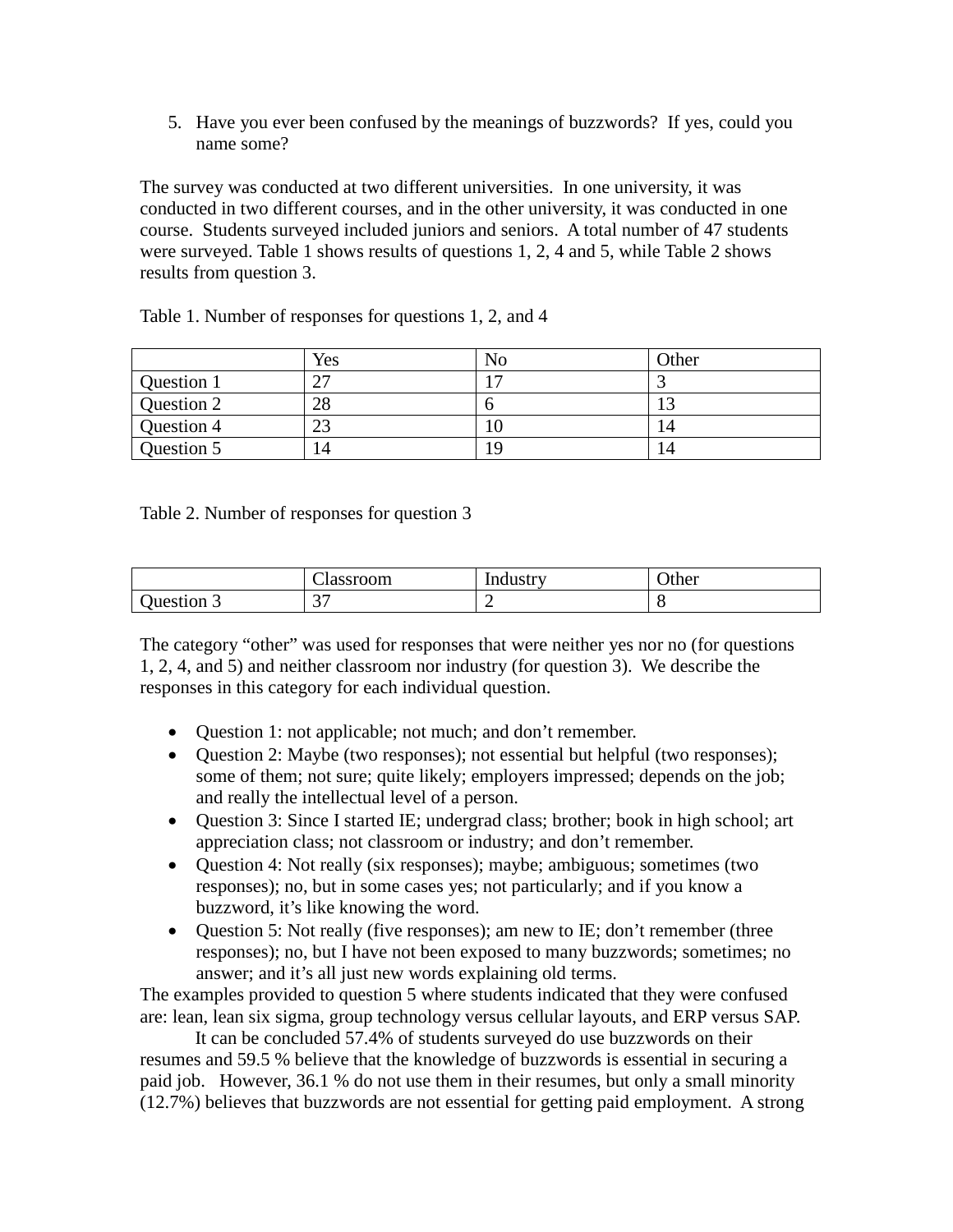minority (21 out of 47) answered yes on *both* questions 1 and 2. It thus appears that a strong minority may be using buzzwords on resumes because they believe they are useful in getting jobs. Overall, answers to questions 1 and 2 appear to imply that a large proportion of students uses buzzwords on their resume and believes them to be important in securing a job.

Also, a vast majority (78.7%) have claimed that they first heard a buzzword in a classroom setting. Less than half of the students (48.9%) believe that buzzwords strengthen their understanding of a concept, while 21.2 % actually do not agree with this claim. Also, 29.78 % of students claim that they have been confused by the use of buzzwords, while 40.42% of students claim that they have never been confused. The difference between those confused and not confused is about 10%; the fact that 29.7 % of students, which is not a small proportion, have been confused by the use of buzzwords and that 21.2 % believe that buzzwords do *not* strengthen their understanding of a concept has important implications for how we teach their use in our classroom – which is the setting for a vast majority's first exposure to buzzwords. It is possible that the impression that buzzwords are necessary for obtaining paid employment and should be used in resumes may be originating from instructors because a vast majority is first exposed to buzzwords in the classroom. Overall, it also appears that many students are confused by the use of buzzwords.

## **Job Websites**

Since one important goal we have for our students is that they be able to obtain paid employment, we reviewed the content of job descriptions on a popular website for job openings. On 8 December 2010, a search was performed on www.monster.com for jobs described as "industrial engineer" and 28 jobs were analyzed. Table 3 shows the most frequently used buzzwords.

Other buzzwords or phrases each with one mention are: Six Sigma green belt, JIT, poke yoke, ERP, BOM, root cause analysis, RAMS (reliability, availability, manufacturability and serviceability), concurrent engineering, logistics, ISO, MRP, WCM (web content management), decision support tools, and WIP. The buzzword "lean" clearly dominates in the current job market for industrial engineers; 16 out of the 28 jobs used the word "lean," either alone or with "six sigma." In order to help our students prepare to apply for these jobs, we should be sure they are familiar with lean concepts and probably with all the other concepts in the table. For the other buzz phrases we should, at a minimum, be sure that students can recognize buzz phrases, search appropriately for information, and translate what they find into knowledge they already have.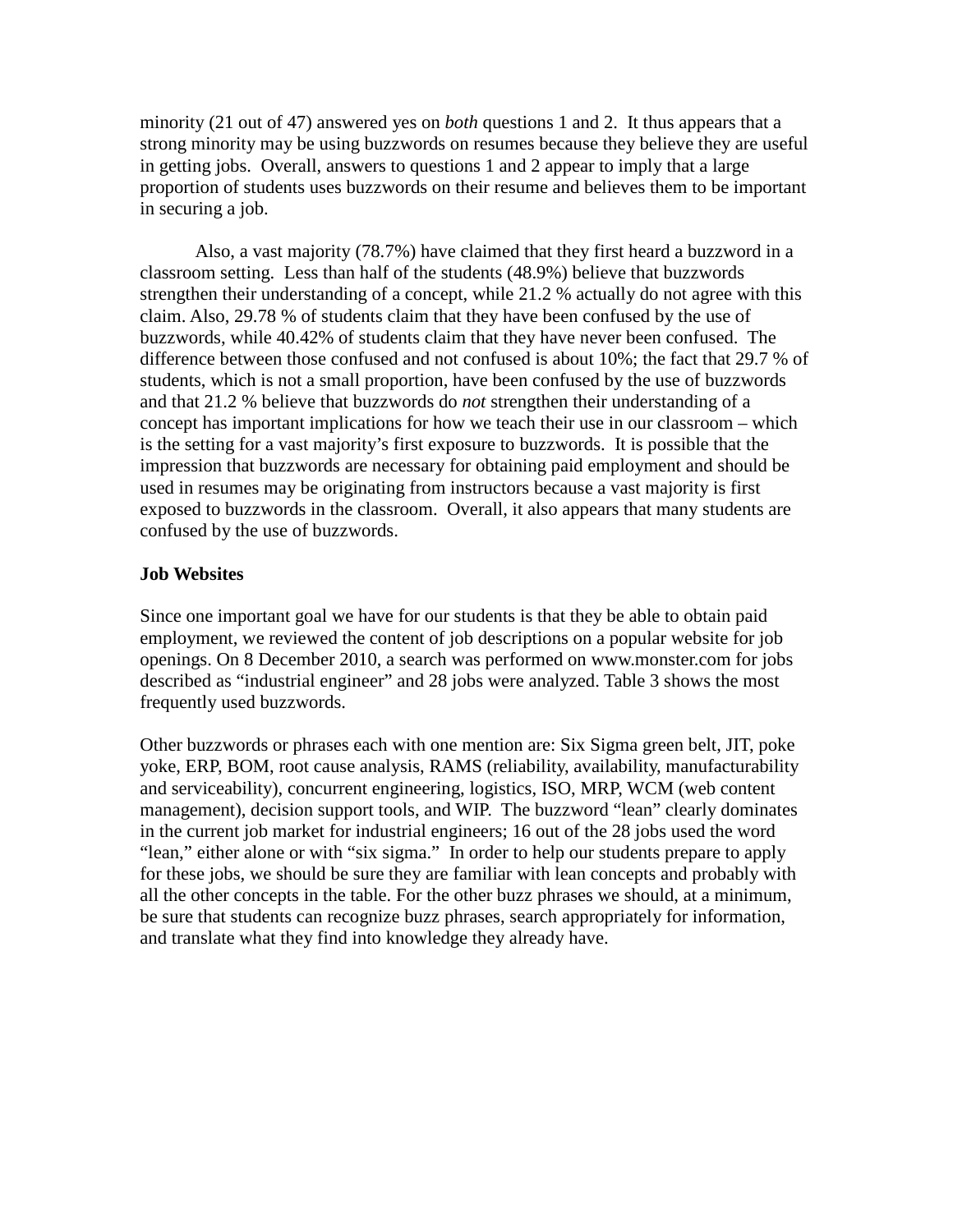## Table 3. Frequently used buzzwords

| Lean                               | 13             |
|------------------------------------|----------------|
| Kaizen                             | 5              |
| Value Stream                       | 5              |
| 5S/Visual Factory                  |                |
| Lean/Six Sigma                     | 3              |
| Six Sigma                          |                |
| Kan Ban                            | $\overline{2}$ |
| <b>Key Productivity Indicators</b> |                |
| Mapping, process mapping           |                |
| Supply chain                       |                |

## **Summary of Findings**

We now summarize our findings and come up with some recommendations.

## Summary:

- 1. Use of buzzwords is widespread on job-search websites. Job recruiters expect potential employees to have some familiarity with the latest buzzwords. Thus, a complete lack of knowledge of the latest buzzwords can serve as a handicap for the student.
- 2. Buzzwords tend to be more frequently used in magazine articles and conference proceedings, but their usage is less widespread in journal articles and even less in books used for instruction. Some buzzwords like lean and supply chain management are however used more widely even in books compared to buzzwords like poke yoke and 5S.
- 3. Some buzzwords produce a significant impact on the nature of industrial practice and hence our teaching. However, many buzzwords appear to be new names for old principles and sometimes old buzzwords. Hence, great care must be exercised to determine if the buzzword represents new knowledge.
- 4. The results of the student survey will be presented in the final version of the paper.

# **Long-Run Considerations and Buzzwords**

While we have recommended that students must be prepared to encounter and respond to widely used buzz phrases in their job search (currently "lean" dominates the job sites), we also want graduates to continue to have success. We believe that fundamental knowledge has staying power and will serve students better in the long run. Graduates must be prepared to adapt to new buzz phrases, but also to recognize the fundamental knowledge they have. Without this, it may be difficult to identify root causes and solve the kind of problems of engineers are required to. It is also clear from our survey that students are first exposed to buzzwords in a classroom setting, and hence the instructor clearly has an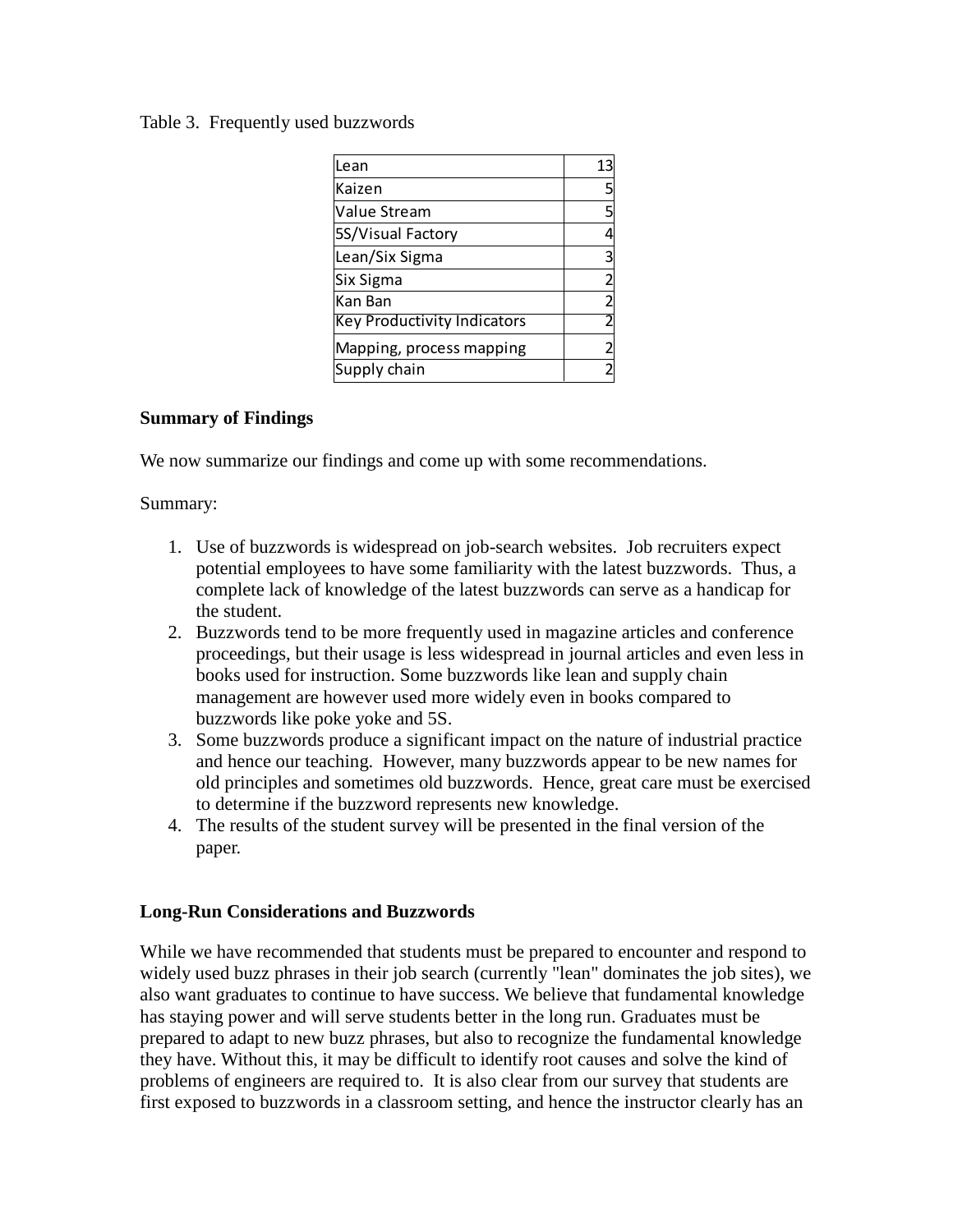opportunity to ensure that students get a good perspective on the use and limitations of buzzwords.

## **Recommendations**

- 1. Students should be exposed to those buzzwords that have had transformative power on the nature of the subject taught, e.g., lean. Knowledge of these buzzwords is essential in getting a job. Hence, it is essential that the industrial engineering instructor keep abreast of these buzzwords and their usage from going to conferences or reading suitable material. Results of our survey indicate that students believe these buzzwords are important in securing jobs and that employers value them.
- 2. From the long-run perspective of a student's career, it is essential that the student recognize that the life of most buzzwords is limited and that it is more important to understand the underlying principle rather than the latest buzzword. Without this, the student may not be able to adapt to the new buzzwords of every generation.
- 3. Buzzwords that confuse students because of similarity with a buzzword of a similar meaning that was in use only a few years back should not be used. In other words, only those buzzwords that contain a significantly novel idea should be exposed to students. Otherwise, there is danger of confusing students. If such buzzwords are used, the instructor should discuss the similarities, and differences if any, between them. The results of our survey also indicate that a significant number of students are confused by buzzwords.
- 4. Finally, students need to recognize that the principles of industrial engineering do not change as fast as the buzzwords do. Also, many buzzwords promise instantaneous solutions to complicated problems. Embracing one or two buzzwords cannot change the health of any firm; rather, it is essential to go to the root of the matter when solving a problem.

# **Conclusions**

The goal of our paper was to study some of the buzzwords frequently used in industrial engineering, their origins, the nature of their usage, and the impact they have had on our teaching and profession. It was interesting to find that most textbooks avoided using them while job sites such as monster.com used them widely. An important question is: is there a disconnect here that professors of industrial engineering should be concerned about? In our paper, we have tried to analyze this question and numerous other issues in an objective manner, keeping in mind that our long-term goal is to keep our profession alive, healthy, and useful. Also, most educators realize that the education imparted to students must have lasting value, and from this viewpoint, it is important that we teach students about the short life of most buzzwords. From the long-run perspective, it is imperative that students recognize this fact and realize that it is more important to understand the underlying principles, so that years after they have graduated, they are able to identify the correct principles under the new buzzwords of those times.